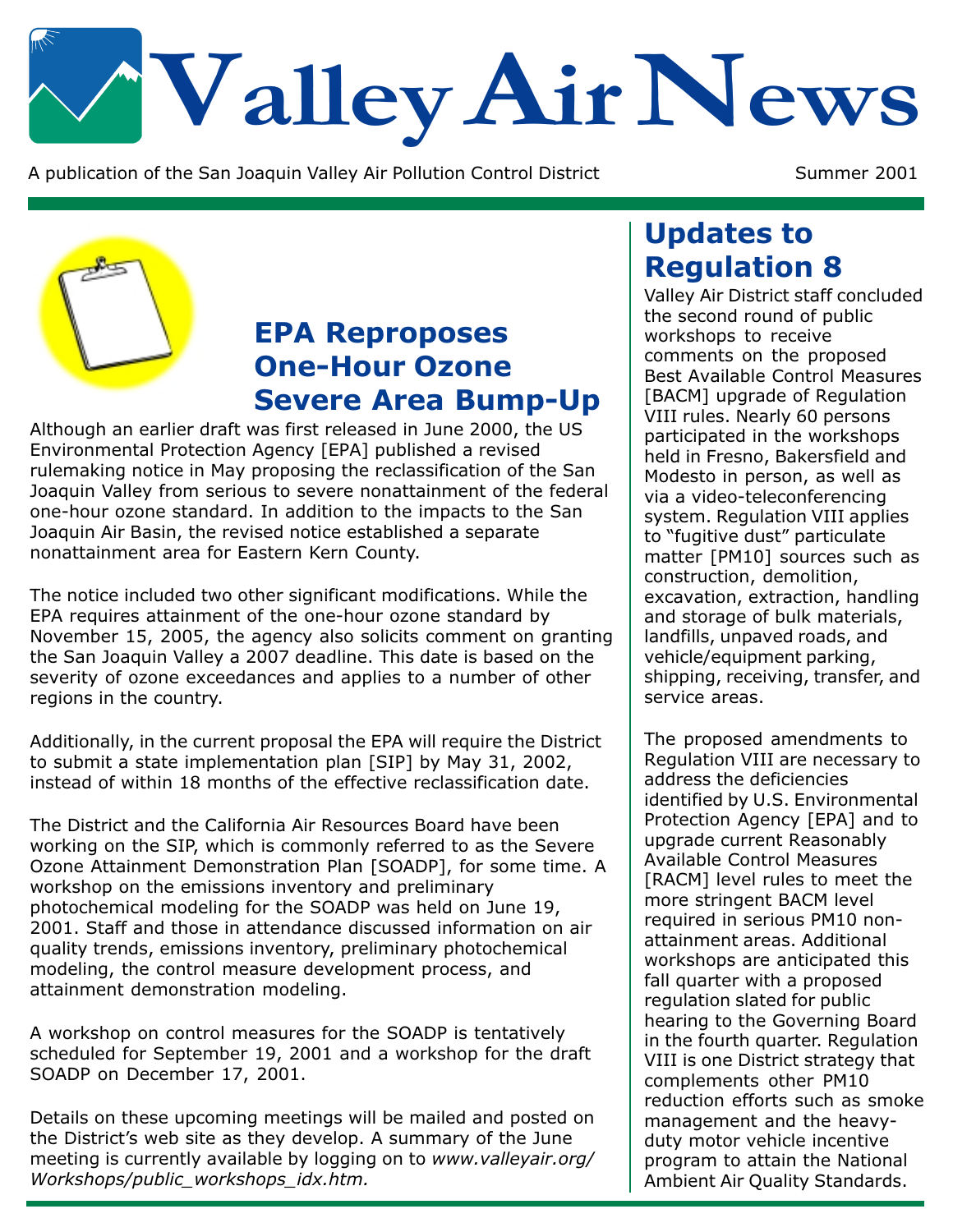## **Board Meeting Highlights**

#### **Complete Governing Board Agendas and Minutes**

These are only highlights of the Governing Board Meetings. For complete agendas and minutes, please visit the Valley Air District's web site @ www.valleyair.org.

#### **March**

Approved changes to the Light-Duty and Medium-Duty Vehicle Incentive Program to add electric bicycles for law enforcement agencies.

#### **April**

Approved recommendation of the Phase VII- REMOVE Program Evaluation Committee for Motor Vehicle Emissions reduction to fund 14 projects for nearly \$2.5 million.

#### May

Held a Special Public Hearing to review the District's 2001-2002 Recommended Budget and provided the public with the opportunity to comment.

#### **Meeting Schedule**

Governing Board meetings are held on the third Thursday of each month at 9:00 AM. Unless otherwise noted, all meetings are held in the:

#### **Central Region Office**

in Fresno, [559] 230-6000.

#### **VTC System**

Governing Board meetings are also held via a video teleconferencing [VTC] system:

#### **Northern Region Office**

in Modesto, [209] 557-6400; or the:

**Southern Region Office** in Bakersfield, [661] 326-6900.

## **Clean Green Yard Machines** to reduce 1.66 tons of air pollution



This spring, the Valley Air District launched a new program that provided Valley residents the opportunity to retire their gasolinepowered lawnmowers in exchange for discounts toward the purchase of Black & Decker battery-powered, cordless mowers.

Through the Clean Green Yard Machines program, the District distributed 1,200 mowers at events in Modesto [April 21], Bakersfield [April 28] and Fresno [May 12]. The District expects this year's program to reduce 1.66 tons of emissions this summer and 11.62 tons throughout the mowers' operating lives.

Financial support for Clean Green Yard Machines was provided by the Valley Air District; the California Air Resources Board; the cities of Bakersfield, Fresno and Modesto; and, the counties of Fresno, Kern and Stanislaus.



#### **Biomass-to-Energy Program**

The Valley Air District recently presented incentive payments totaling \$3.36 million to four biomass-fueled plants that convert agricultural vegetative residues into electricity. Under a program funded by the California Technology, Trade, and Commerce Agency, the District provided direct financial incentives of \$10 per ton in the form of grants to Delano Energy, Mendota Biomass, Tracy Biomass, and Rio Bravo-Fresno biomass fueled powerplants. Cumulatively, the powerplants anticipate converting approximately 534,000 tons of agricultural vegetative residues into fuels for electric power generation, thereby avoiding approximately 2,488 tons annually of particulate matter [PM10] emissions. This program, which will run through July 2003, will also help avoid 1,792 tons annually of oxides of nitrogen [NOx] emissions.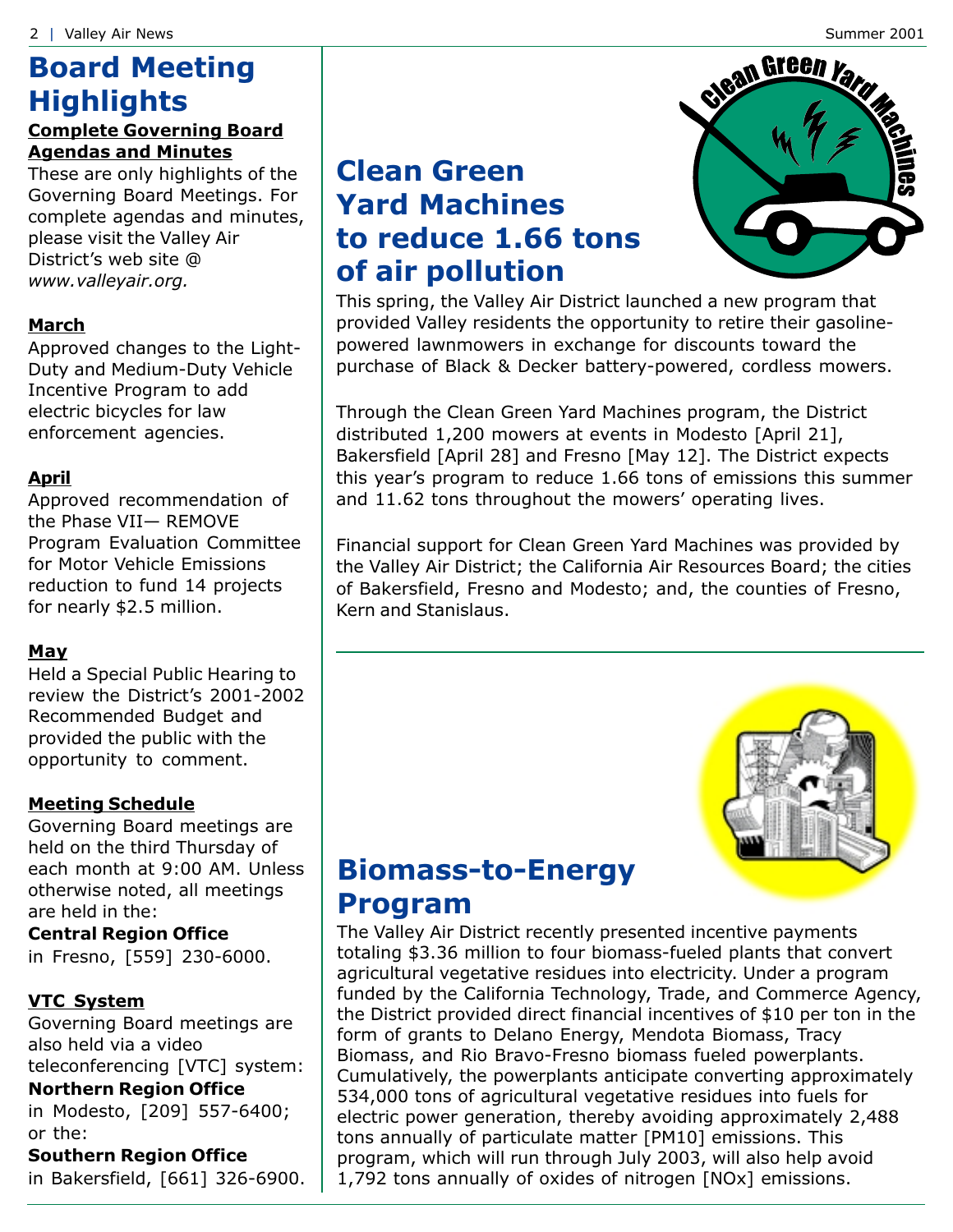

#### **Spare the Air Promotion with 108 Taco Bell Locations Throughout the San Joaquin Valley**

Keep your eyes open and get your taste buds ready for a fun-filled educational Spare the Air promotion brought to you by the Valley Air District and Taco Bell. The promotion uses a colorful trayliner game which highlights Spare the Air pollution solutions and air quality facts.

Intriguing questions include "What sea creature breathes with their toes?" and "Where do water beetles store air to breathe?"

[Answers are: Starfish breathe with their toes. Water beetles store air to breathe under their bellies.]

The trayliner also promotes pollution solutions such as trip linking and carpooling, as well as the Valley Air District's toll-free number, [800] 766-4463; and website, www.valleyair.org.

"This is a new and innovative promotion for the Valley Air District," said Janis Parker, a public education specialist with the District. "Taco Bell's demographics are a good segment of the population. And they have been cooperative in assisting us with Spare the Air."

Beginning in July, a total of one-half million trayliners will be distributed to 108 Taco Bell restaurants throughout the San Joaquin Valley.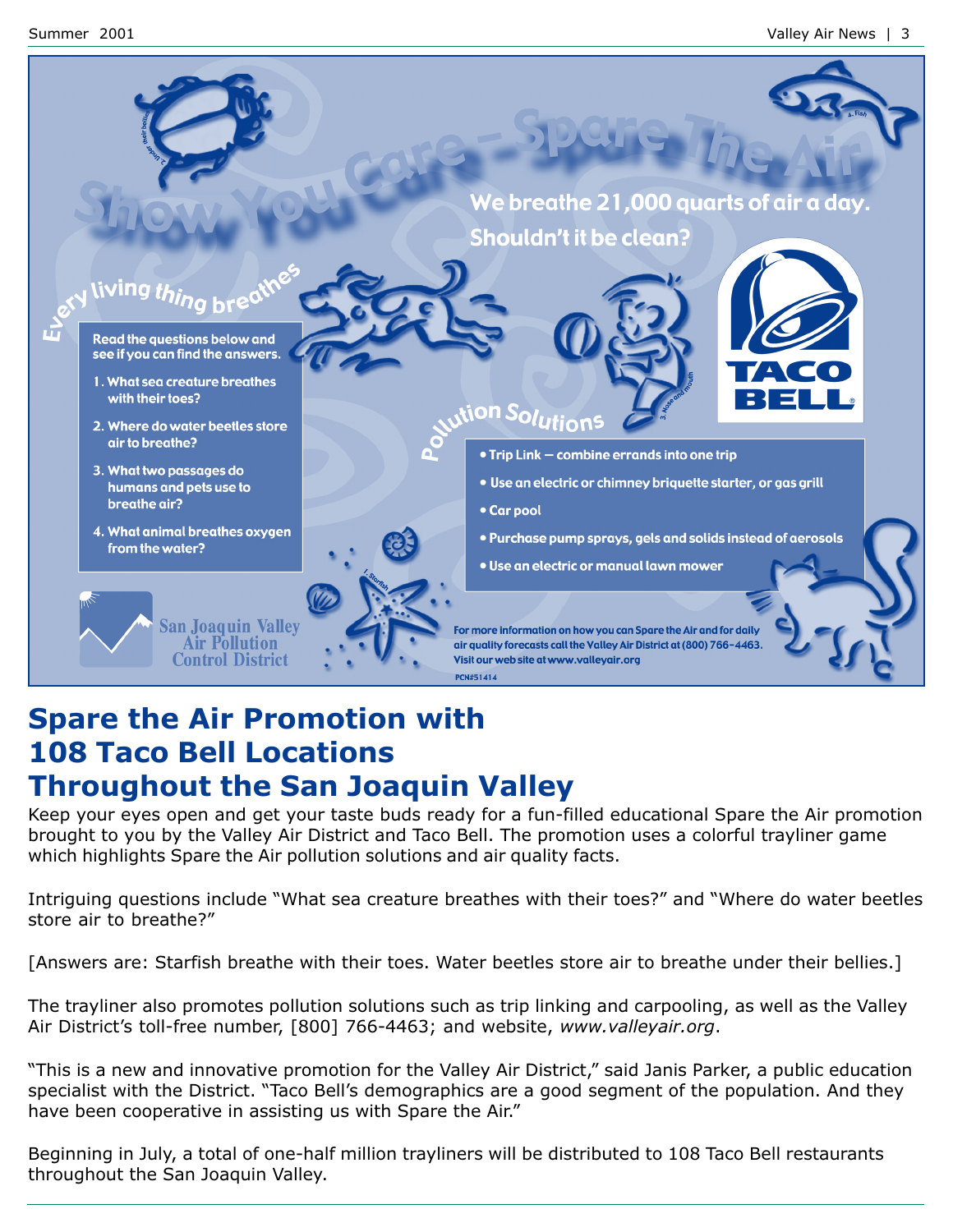

#### **Heavy-Duty Engine Program**

More than 700 applications have been received for the Heavy-Duty Engine Program. Planning staff estimates indicate \$27 million in requests for more than 2,000 engines. These include off-road and on-road projects. For further details, please call [559] 230-5858.



#### **Spare the Air Receives Recognition**

The Valley Air District's Spare the Air program was recently recognized by the Central California Chapter of the Public Relations Society of America with an Image Award of Excellence. The category of the award was in Government and Public Affairs. The Image Awards honor works of distinction by professionals in the fields of public relations, communications, marketing and advertising.



## **Clean Air Commuter Lunch Held in Bakersfield**

More than 100 people turned out to honor local "clean air" heroes and learn about alternative fuel cars at the Clean Air Commuter Lunch held recently in Bakersfield. The luncheon, held in celebration of Clean Air Month, was sponsored in part by the Valley Air District.

"We were happy to see that so many people are interested in clean air commute options," said Linda Urata, executive director of Project Clean Air, a member of the Blue Sky Partners, co-sponsor.

Attendees viewed clean air vehicles including the Valley Air District's Toyota Prius, won Spare the Air prizes as well as enjoyed music by Mama's Midlife Crisis and a puppet show by The Clean Kids.



Jon Adams, compliance supervisor for the southern region office, and Ralph Pape, with RAP Services, examine the Valley Air District's new mobile air monitoring station

### **New Hi-Tech Mobile Air Montoring Van for Valley Air District**

Bakersfield Refining Company recently donated a hi-tech mobile air monitoring van to the Valley Air District. The van, part of a settlement agreement, is equipped with pumps, analyzers and generators to test air samples for pollutants and odor-causing emissions.

"The van is a big step in helping the District improve air quality," says Bob Kard, director of compliance for the Valley Air District. "It will enable the District to accurately spot-check emissions from equipment, as well as to identify compounds that are responsible for odors."

Bakersfield Refining Company produces approximately 70,000 barrels of oil products per day.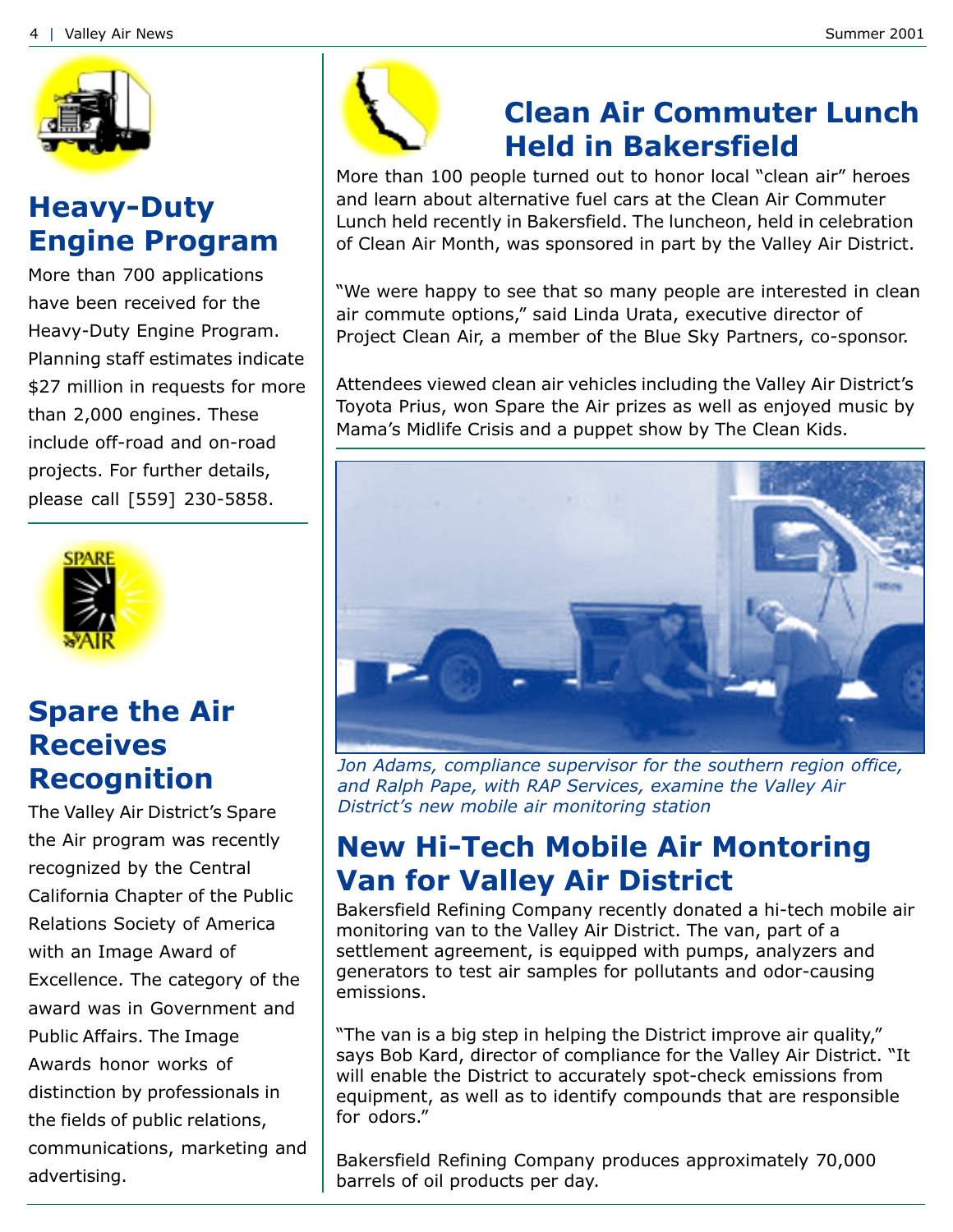

Me gusta mucho jugar fútbol. Jugar fútbol en días cuando el aire es pobre es como fumar.

Ayude a mantener el aire limpio así podemos gozar de él.

- · Comparta viaje al trabajo y ocasiones sociales.
- Camine cuando pueda, use la bicicleta, utilice el transporte público.
- · Use un cortador de césped eléctrico o manual.
- · Posponga el uso del motor de su lancha o vehículo de todo terreno por 24 horas.

Para información sobre cómo puede ayudar, llame gratis al



# **Cuidar el Aire**<br>por el bien de todos

## **Valley Air District Kicks Off Spare the Air Season**

To prove that clean air can pay off in many ways, 67 Spare the Air Employer Partners throughout the Valley held special promotions to help kick off the 2001 Spare the Air season. This year, 22 more companies participated than in 2000. Now in its sixth year, Drill Day was held on Wednesday, June 6 and allowed the Valley Air District, all Spare the Air Employer Partners, and the media to prepare for immediate action on smoggy days this summer.

The District placed advertisements in nine newspapers throughout the San Joaquin Valley as a prelude to the Spare the Air Drill Day kick-off. With circulation of nearly 500,000, the ads featured organizations participating in the Big Clean Air Pay-off on Drill Day and offered a variety of air pollution reduction tips and incentives.

A Spanish campaign is also part of the Spare the Air newspaper advertising component. The caption, "Cuidar el Aire por el bien de todos" translates to "Spare the Air for everyone's sake."

The Valley Air District has also partnered with professional baseball teams to promote Spare the Air and encourage carpooling. Baseball teams in Bakersfield, Fresno, Modesto, Visalia and Stockton are holding Spare the Air nights where ticket price discounts encourage fans to carpool to games. Spare the Air public service announcements and radio messages encouraging air friendly behaviors also are part of the promotion. The Valley Air District thanks the Valley Yellow Pages for their sponsorship.

For further Spare the Air details and game information please contact Charlie Goldberg in Public Education at [559] 230-5851.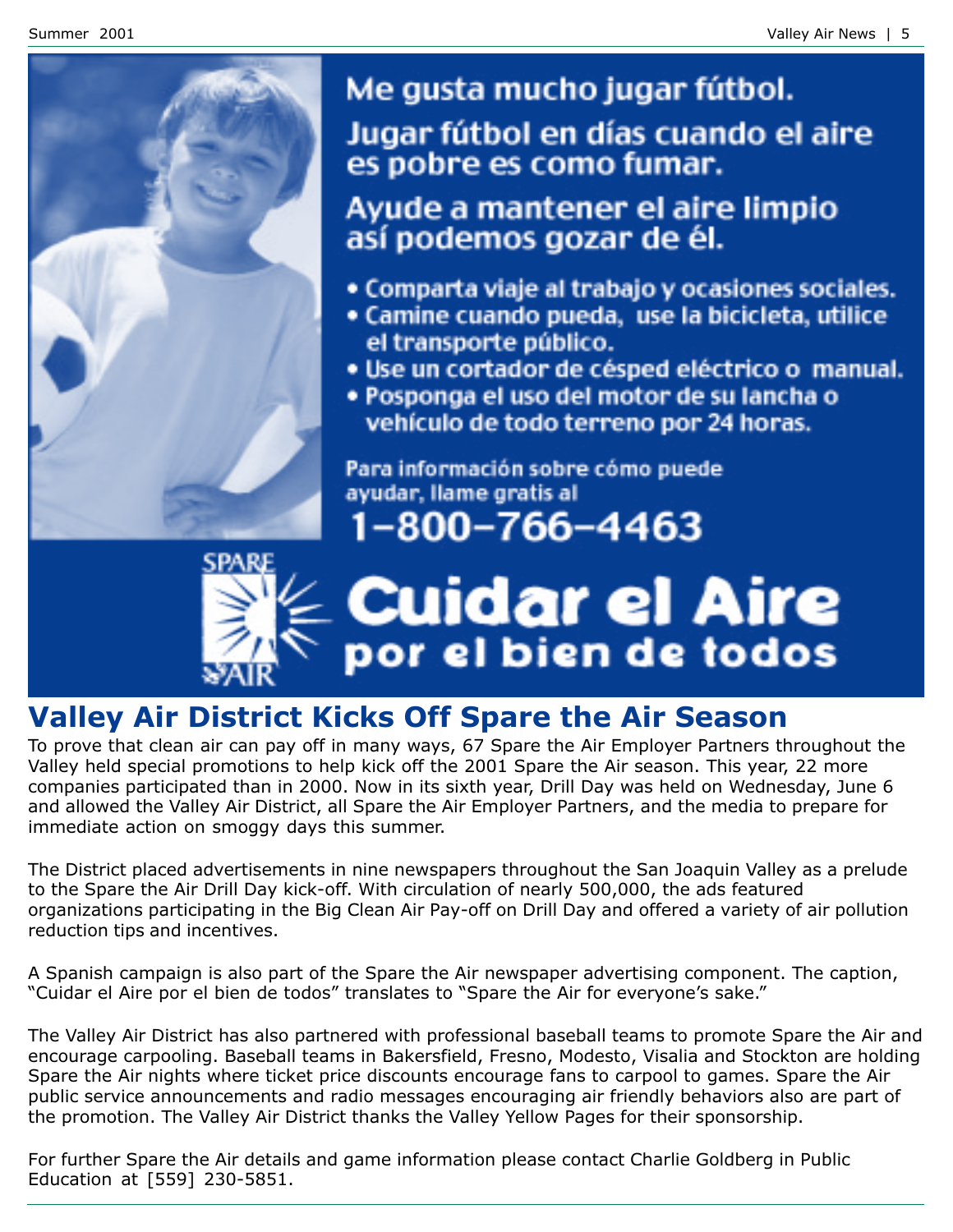## Ayuda a mantener el aire limpio para gozar un día soleado.



- Comparta el viaje al trabajo y ocasiones sociales.
- Camine cuando pueda, use la bicicleta, utilice el transporte público.
- · Use un cortador de césped eléctrico o manual.
- · Posponga el uso del motor de su lancha o vehículo de todo terreno por 24 horas.

## **Cuidar el Aire** por el bien de todos



Para información sobre cómo puede ayudar, llame gratis al 800-766-4463

This newsapaper advertisement is part of this summer's Spare the Air campaign. "Ayuda a mantener el aire limpio para gozar un dia soleado" translates from Spanish to English as "Help keep the air clean so we can enjoy a pleasant day."



### **Call for 2001 Awards of Distinction Nominations**

The Valley Air District is accepting nominations for the 2001 Awards of Distinction. This program recognizes outstanding contributions to air quality improvements in three categories:

- [1] Emissions Control Program for Permitted Sources,
- [2] Development and Application of Innovative Technology, and
- [3] Outstanding Efforts on Behalf of Spare the Air.

Recipients will be honored at the District's Governing Board Meeting on October 18th.

Any individual or organization may submit nominations in any category. A nomination form is included in this issue of Valley Air News. For additional information, please call Janis Parker in Public Education at [559] 230-5852.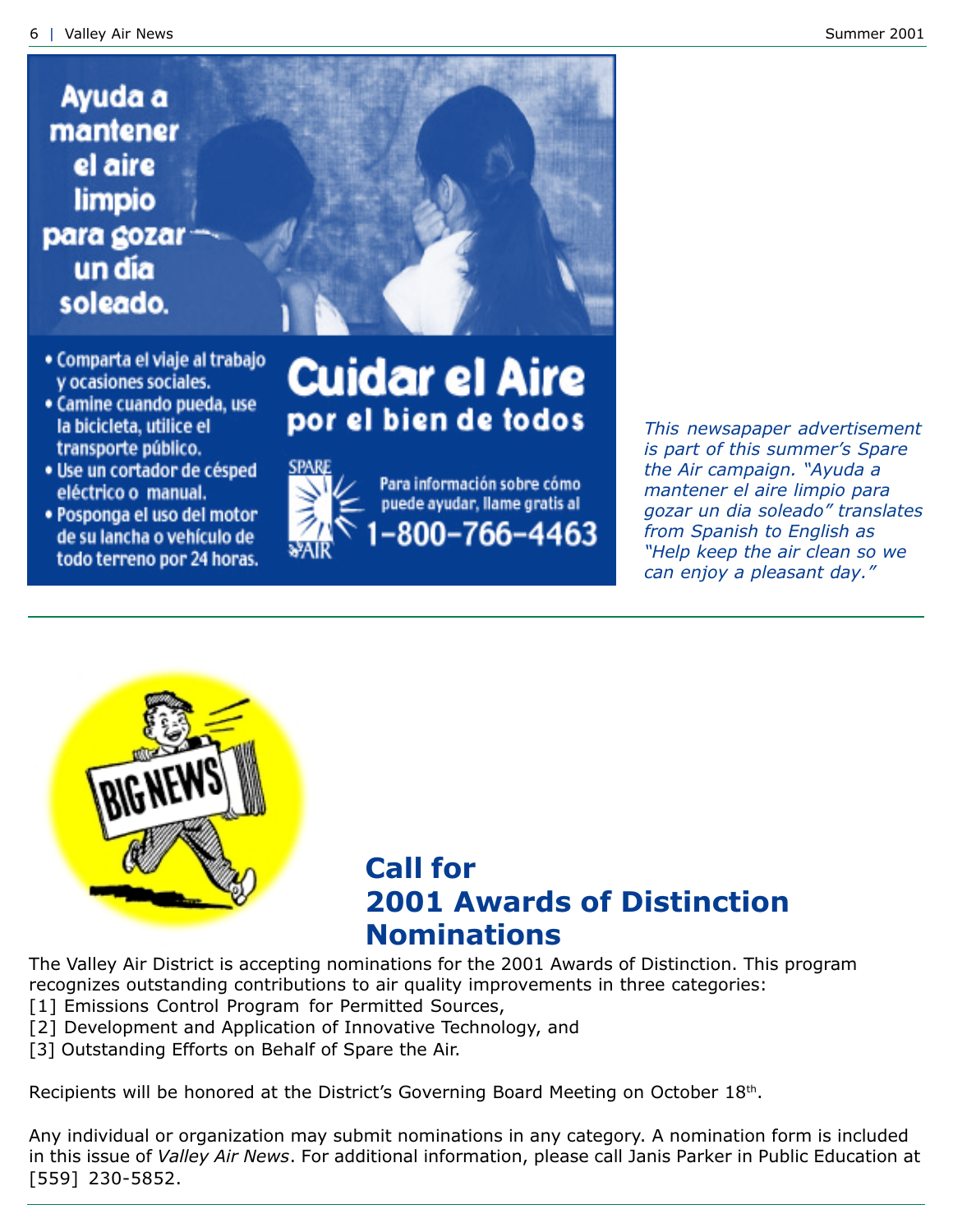#### **Recent CDC Study Links Improved Air Quality** with Decreased Emergency **Visits for Asthma**



The Centers for Disease Control and Prevention [CDC] recently released a study showing that decreased citywide use of automobiles in Atlanta during the 1996 Summer Olympics led to improved air quality and a large decrease in childhood emergency room visits for asthma. Atlanta's inner-city children on Medicaid seemed to benefit the most from this Olympic experiment in city transportation planning, by showing a 42 percent decrease in asthma-related emergency room visits. The study was published in the February 21, 2001 issue of the Journal of the American Medical Association.

Asthma is a substantial public health problem in the United States. It is a leading cause of childhood illness and can be life threatening. Some estimates show that the prevalence of asthma among children 18 years of age is as high as 6.9 percent.

"Many studies have shown a link between high air pollution days and worsening asthma symptoms which may lead to emergency room visits. But the impact of citywide transportation changes on air quality and childhood asthma had not been previously studied," reported Michael Friedman, MD, epidemiologist in CDC's environmental health program and lead author of the study.

The alternative transportation strategy that Atlanta implemented during the 1996 Summer Olympic Games provided a unique opportunity to study this link. During the Olympics, strategies to decrease potential road traffic and congestion problems were implemented. These included the closure of the downtown area to car traffic, increased access to public transportation through additional buses and trains, and promotion of flexible work schedules, car-pooling, and telecommuting for Atlanta workers.

Typically, the morning rush hour is the critical time of day when air pollutants build up, subsequently leading to elevated levels of ozone later in the day. In this study, however, the authors found that automobile use decreased most dramatically during the morning weekday commute. The observed decrease in automobile use was due to dramatic increases in public transportation use and a widespread implementation of alternative downtown commuting schedules

The study compared data on the number of emergency medical visits for asthma and nonasthmarelated conditions during the Olympic Games to a four-week period before and after the Olympics. Although some Atlanta residents left the city during the Olympics, the total number of emergency medical visits did not change during that period, while the number of emergency asthma visits decreased significantly. The study statistically linked the prolonged improvements in ozone and particulate matter pollution to a drop in emergency visits for asthma. The study also found that traffic pattern changes, rather than weather changes, seemed to account for most of the improved air quality in Atlanta.

Our study is important because it provides evidence that decreasing automobile use can reduce the" burden of asthma in our cities and that citywide efforts to reduce rush-hour automobile traffic through the use of public transportation and altered work schedules is possible in America," added Friedman.

Asthma is a very complicated disease with many possible causes. Air pollution resulting from automobile congestion is only one factor that may trigger an asthma event requiring emergency care. Therefore, efforts to decrease automobile emissions and improve air quality may not help everyone's asthma. But this study demonstrates that the reduction of these emissions may have a significant impact on the overall public health burden of asthma, especially in the inner cities.

Additional information on this study is available @ www.cdc.gov and www.jama.com.